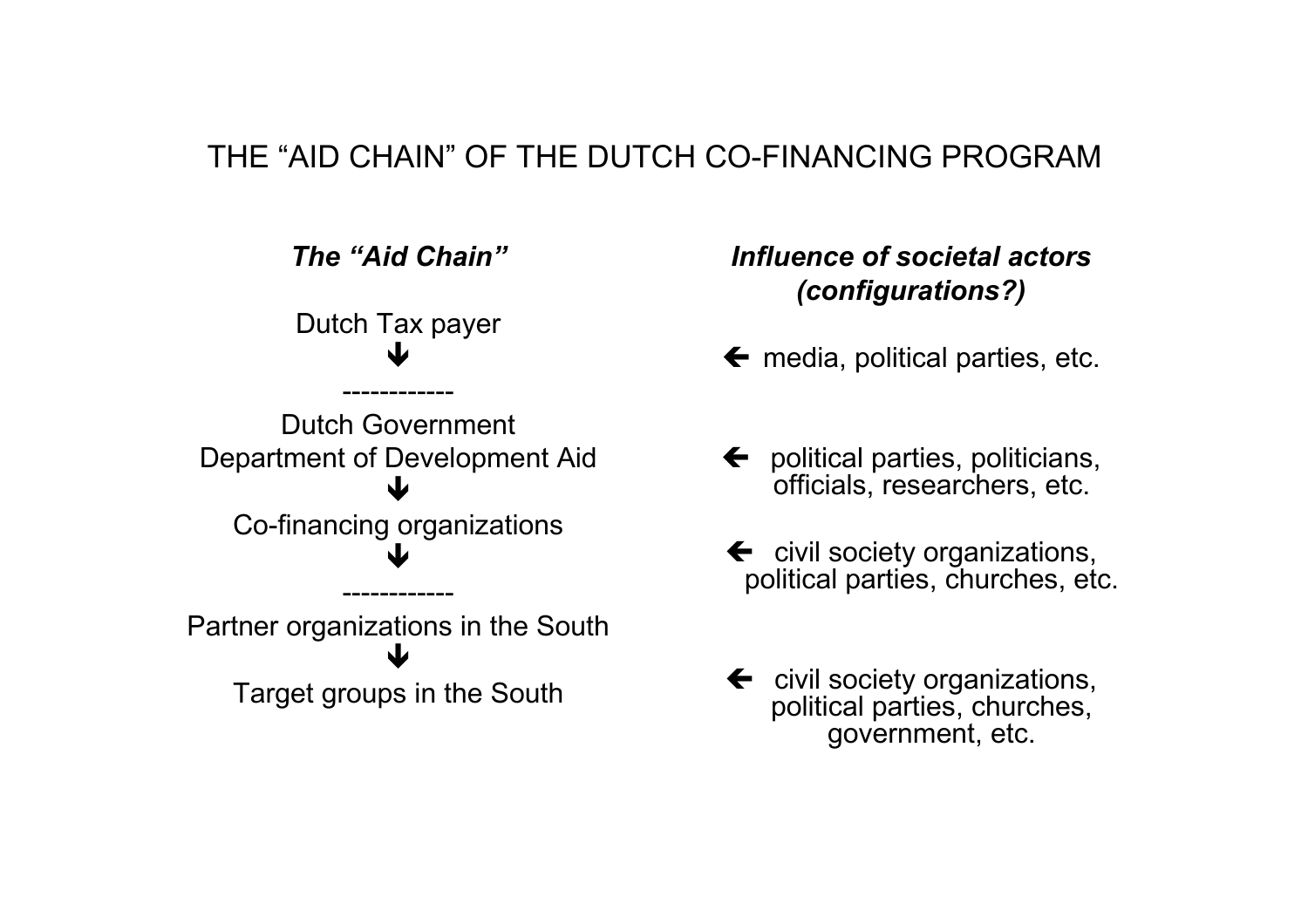# "THE BIG FOUR (until 2000)"

- •Cordaid<br>Cohom (Cebemo/Bilance) → Catholic
- •**ICCO**  $\rightarrow$  Protestant
- •Oxfam Netherlands (Novib)  $\rightarrow$ **Neutral**
- Hivos  $\rightarrow$ Humanist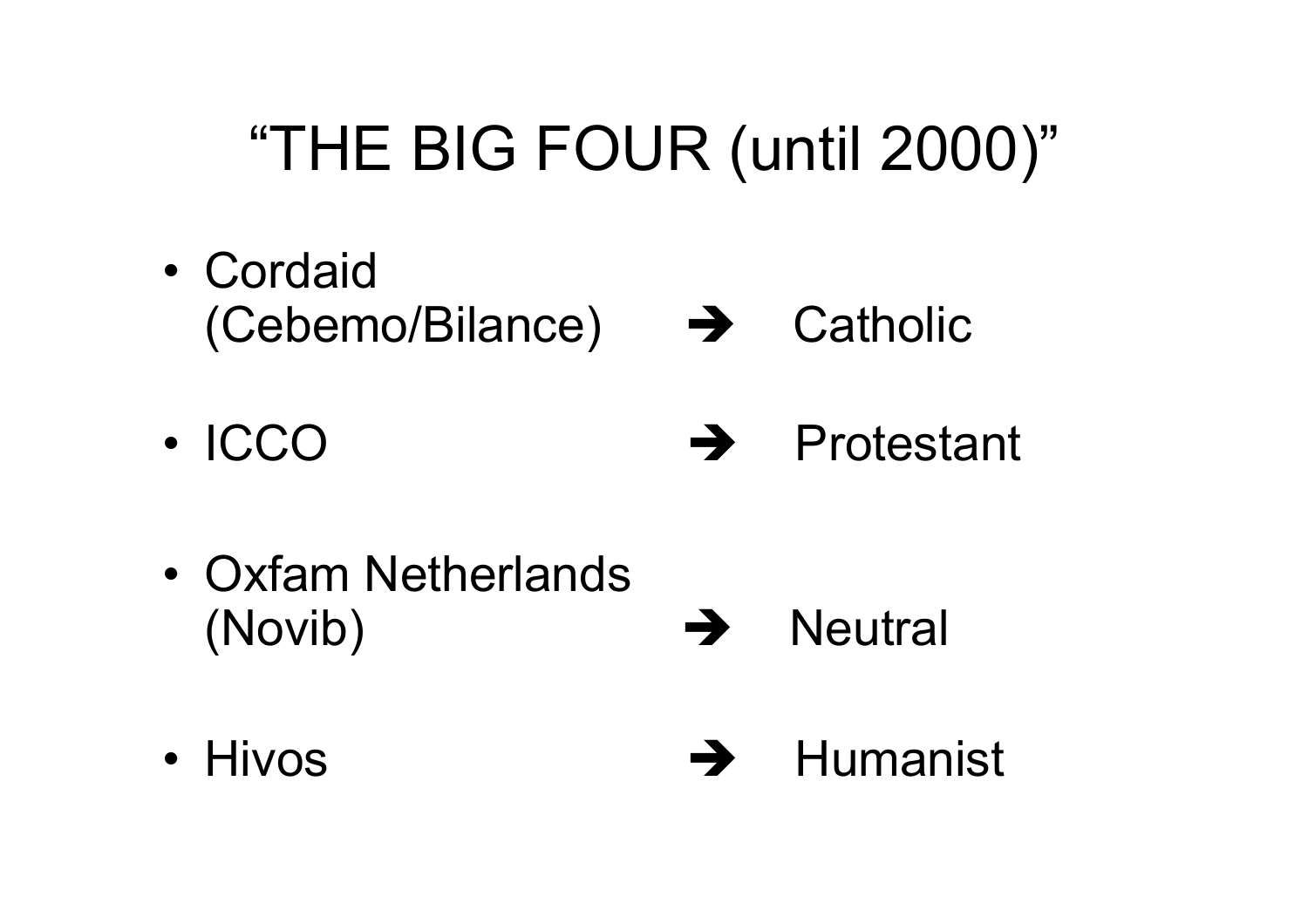#### DUTCH POPULATION (x 1 000)

|                                                         | 1995    | 2004    | 1995=100 |
|---------------------------------------------------------|---------|---------|----------|
| <b>Total</b>                                            | 15 4 24 | 16 258  | 105      |
| Autochtoon                                              | 12 976  | 13 170  | 101      |
| Allochtoon                                              |         |         |          |
| Western                                                 | 1 3 1 7 | 1 4 2 0 | 108      |
| Non-Western                                             | 1 1 2 9 | 1668    | 148      |
| <b>First generation</b><br>$\qquad \qquad \blacksquare$ | 744     | 1 0 2 1 | 137      |
| Second generation                                       | 385     | 647     | 168      |
|                                                         |         |         |          |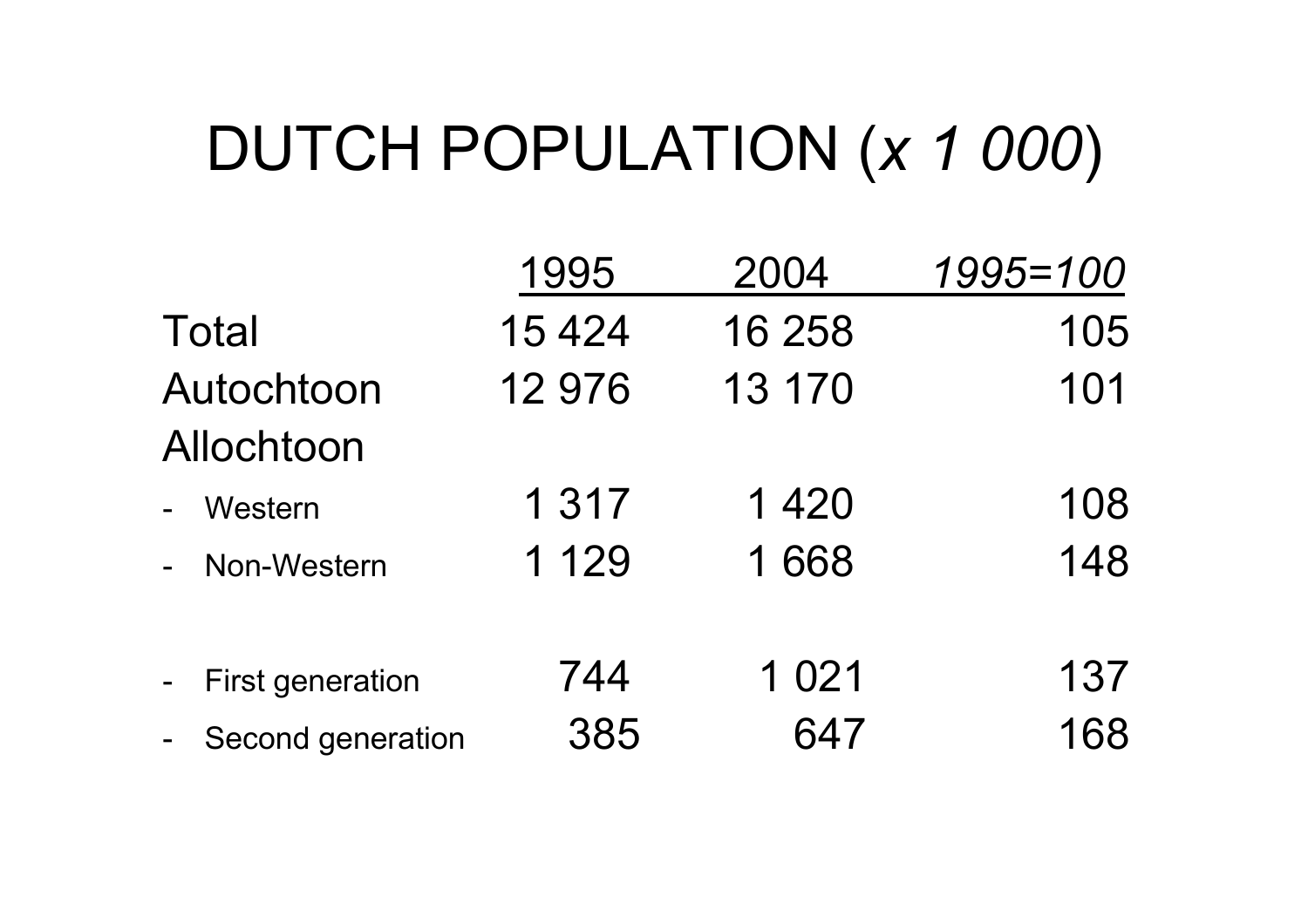# "The South is already in the North"

#### Toni Kofi,Soesterberg 1993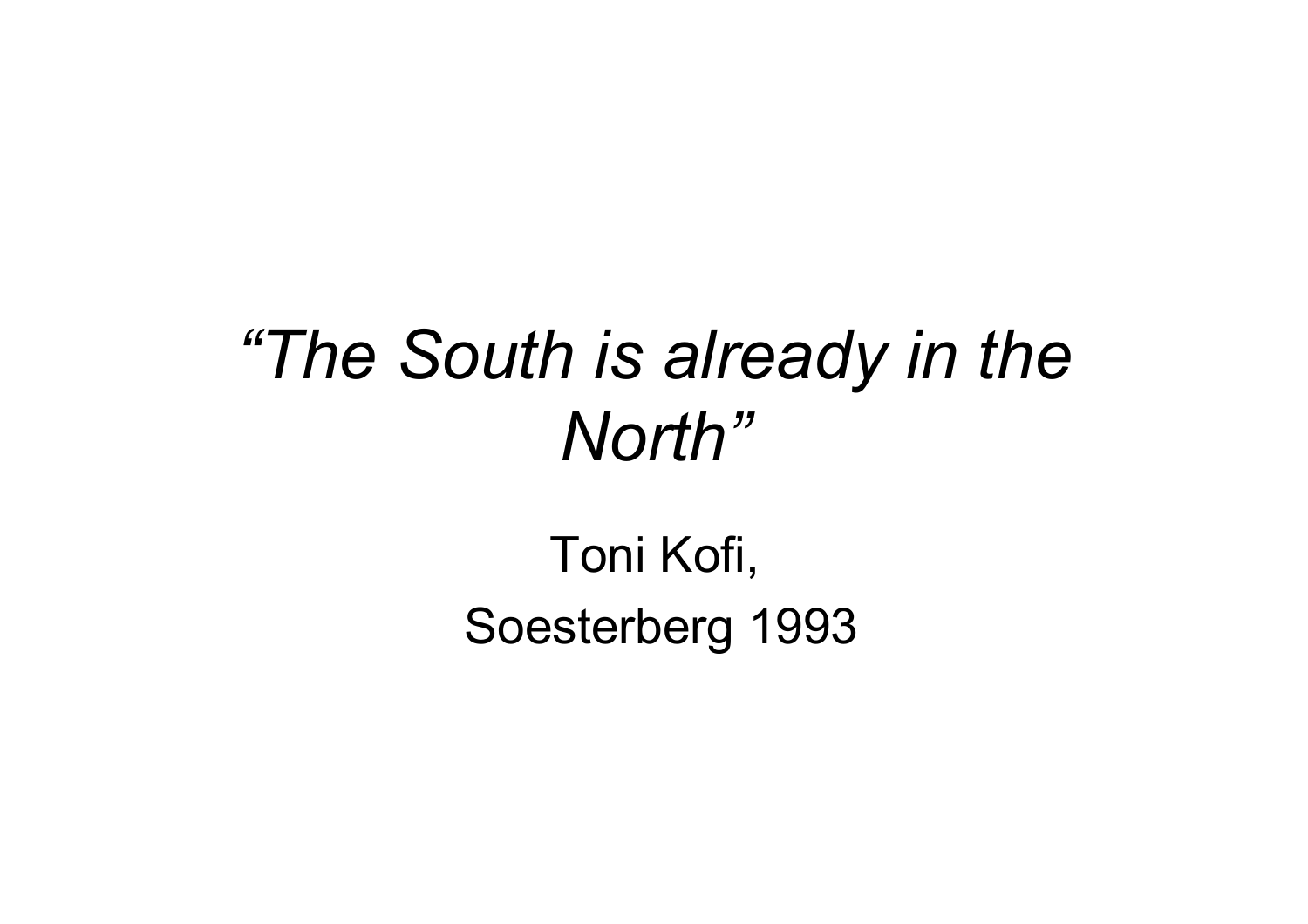- •Cordaid (Cebemo)  $\rightarrow$  HIMOS
- •Novib / Forum, etc. → ARC MUNDI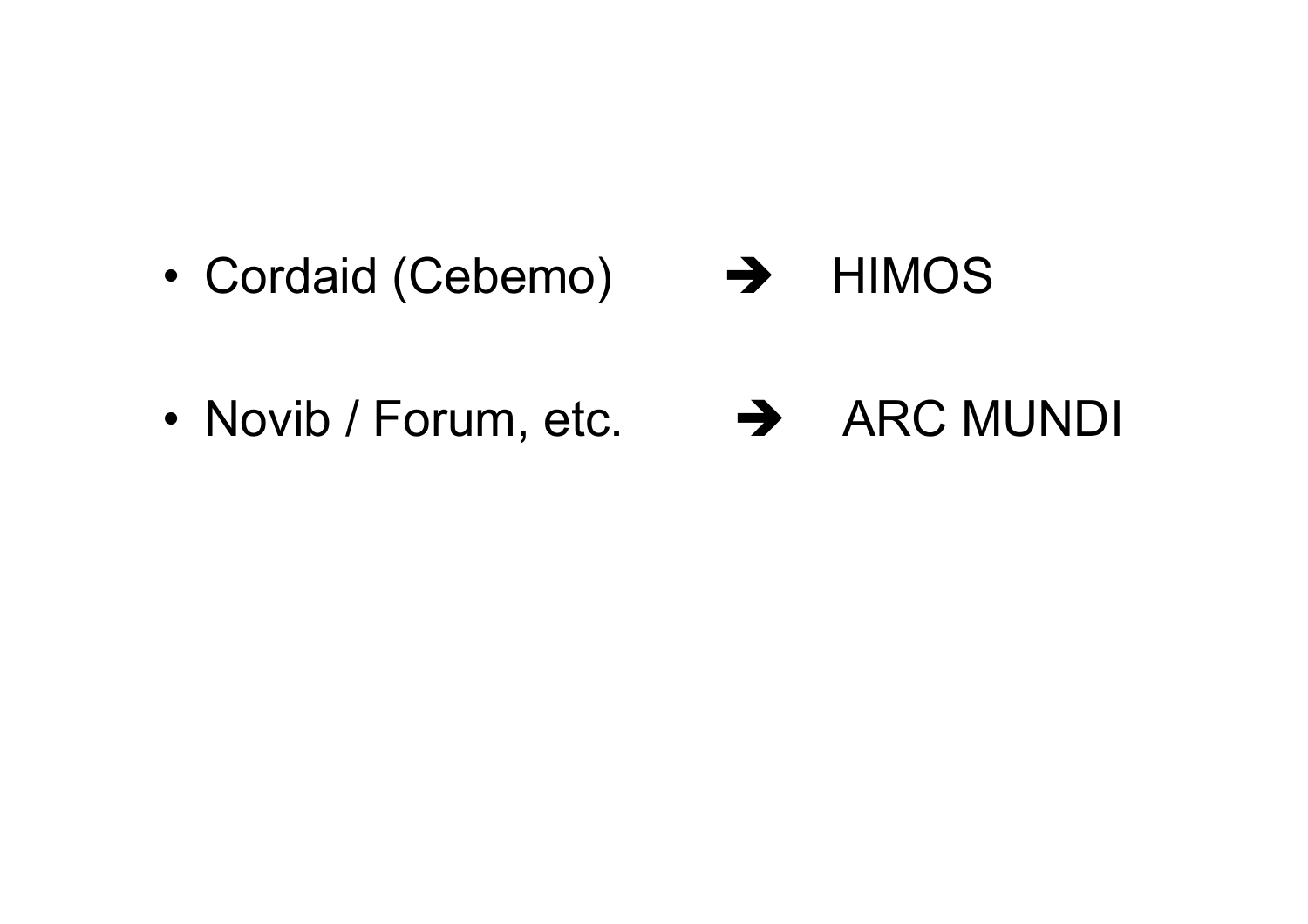### Reform of the CFS2003 – 2006: three levels

#### -Co-financing large

**Cordaid** Icco Novib PlanTerre des Hommes

#### -- TMF / Thematic Co-financing

-- Front office  $\rightarrow$  Linkis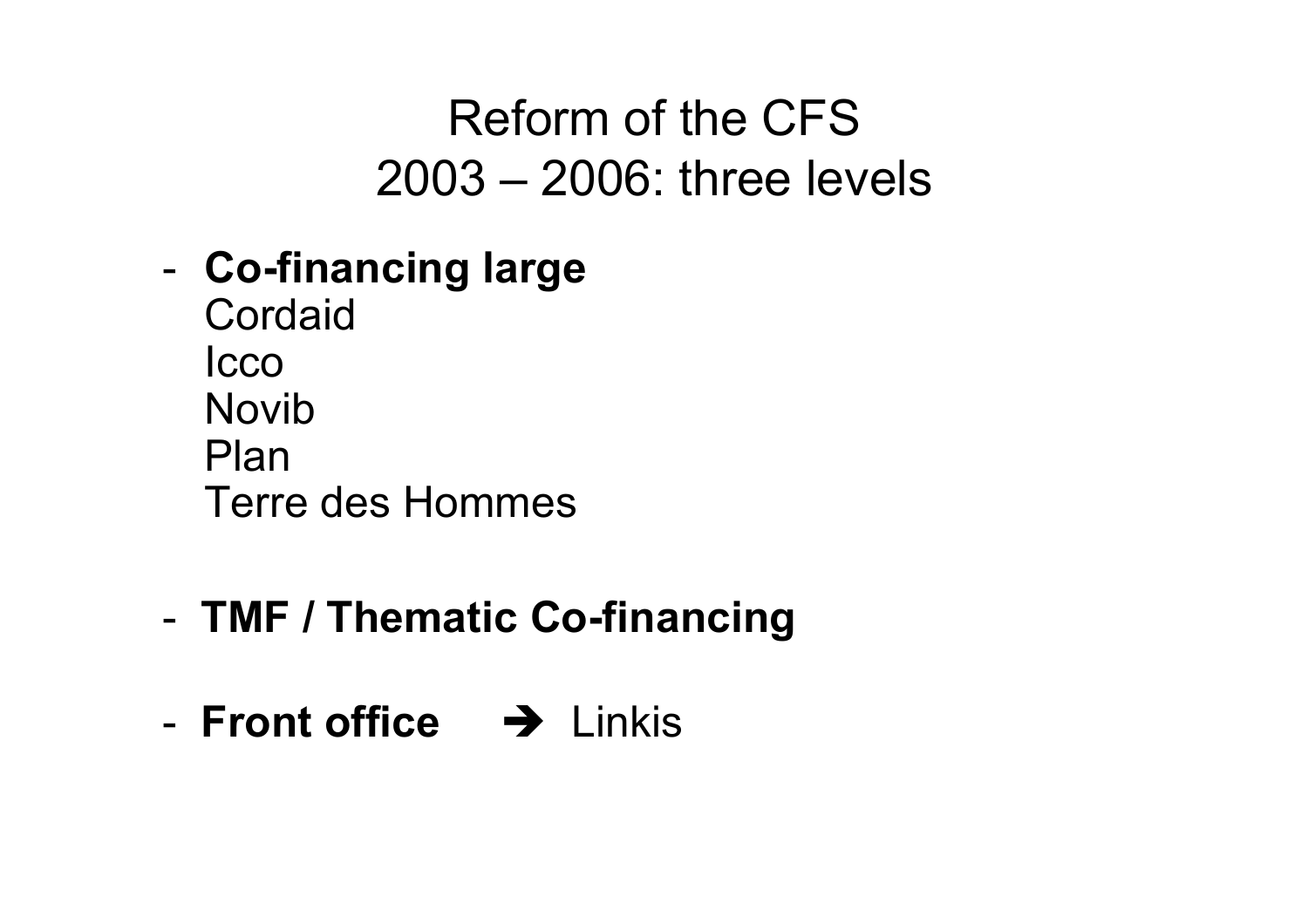# LINKIS

- •Cordaid
- Icco
- •Novib (Oxfam Netherlands)
- Plan Netherlands
- Hivos
- •NCDO<br>000
- • • • COS
- •"Wilde Ganzen"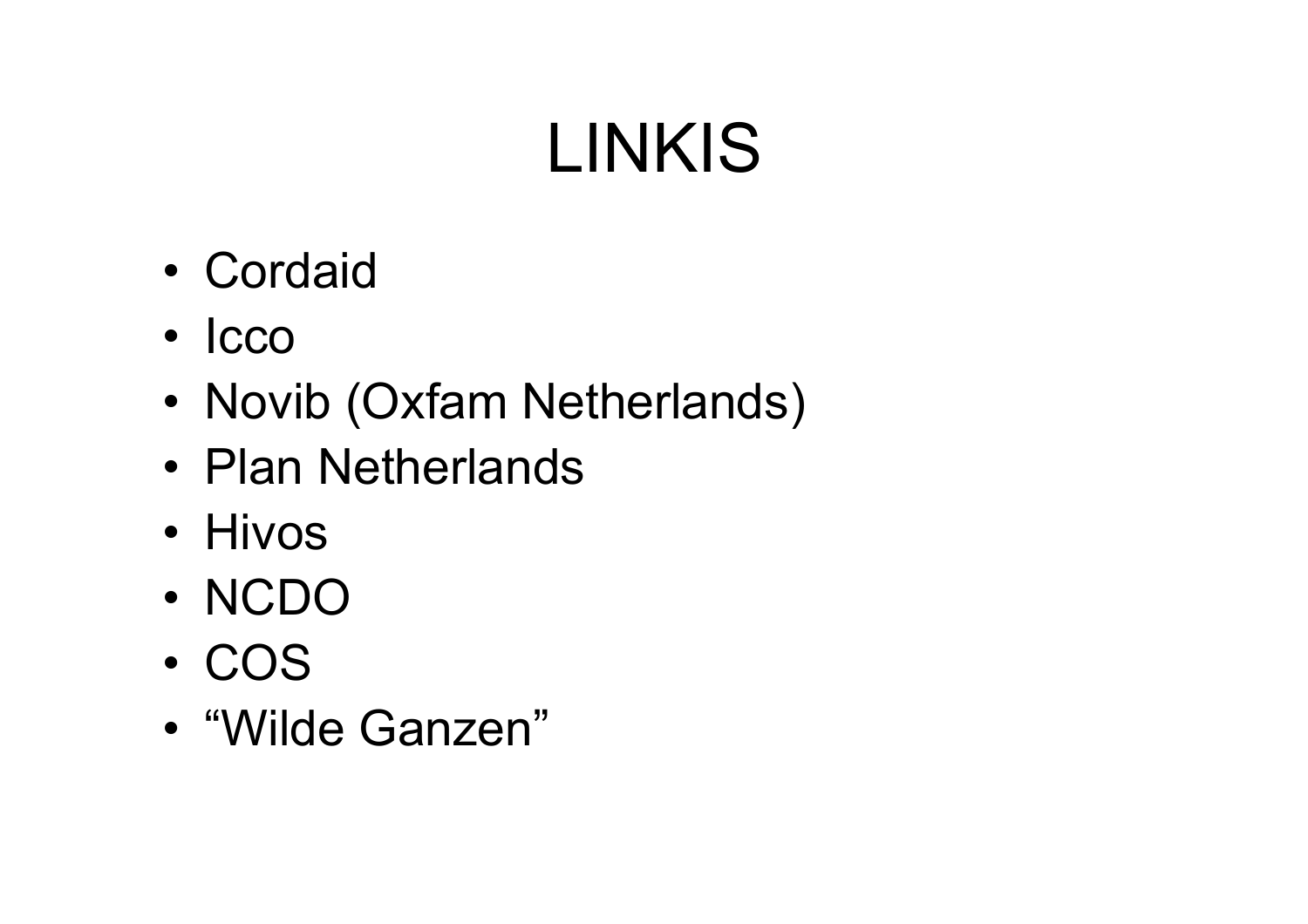### Reform of the CFS2006 – 2010: two levels

- - Co-financing large and TMF / Thematic Co-financing combined
- -- Front office  $\rightarrow$  Linkis